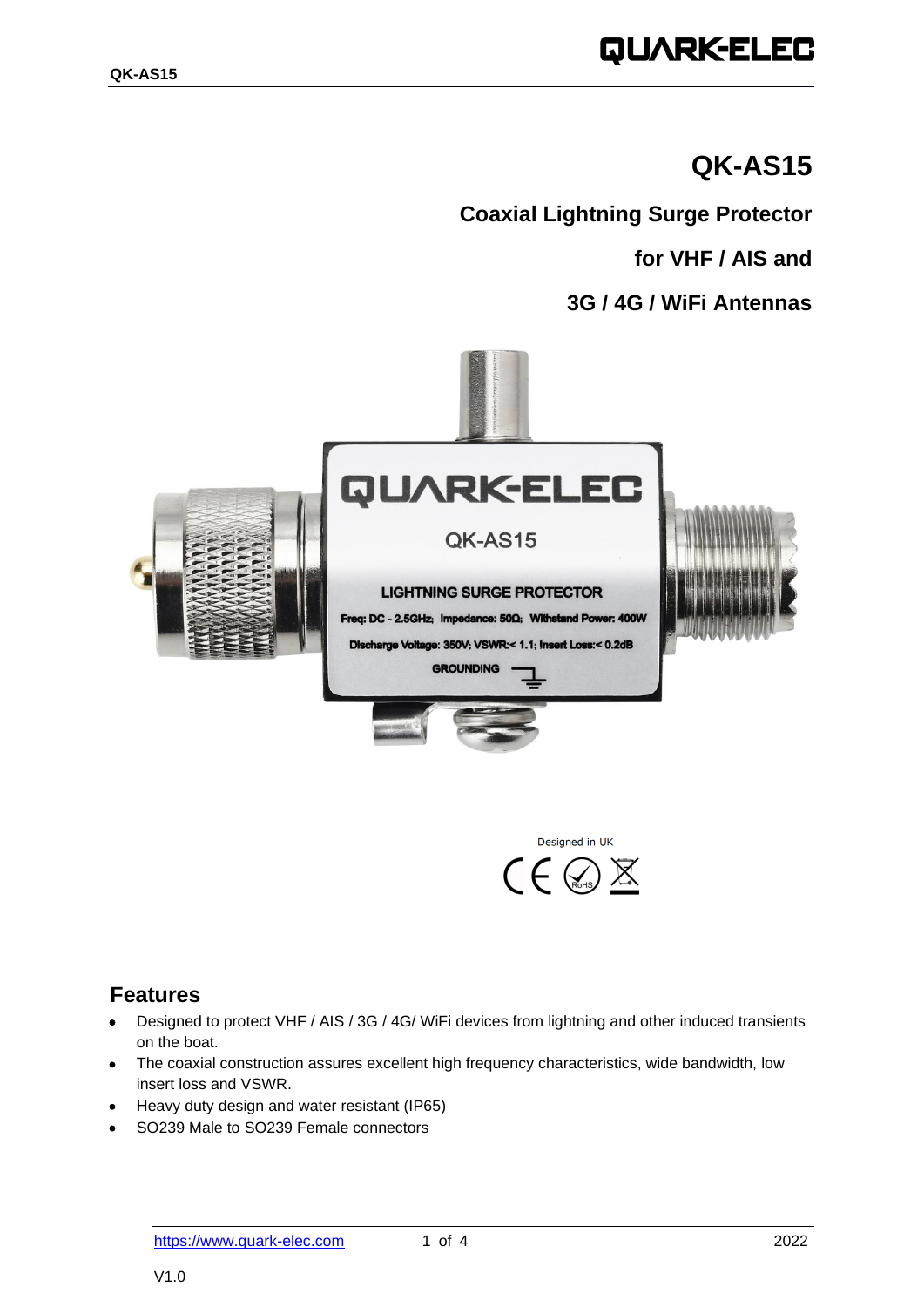### <span id="page-1-0"></span>**Contents**

### <span id="page-1-1"></span>**1. Introduction**

When the lightning strikes the mast of a ship, lightning current travels to the deck. Any cables mounted on the mast (e.g., the VHF/AIS/4G antennas or navigation lights cables) could be the route for the lightning current to enter and spread over the entire cabling of the on-board system. This can cause damage to some of the marine navigation devices, or it can damage the whole system

The QK-AS15 is designed to ground the surge of lightning strikes on VHF/AIS/4G antennas. It reduces the voltage spikes and shunt the voltage to the ground through the ground cable, thus protecting the VHF radio and AIS transponders or 4G rounder. The coaxial construction of the AS15 assures excellent high frequency characteristics, wide-band, and low loss and VSWR. The built-in gas-charging surge arrestor element ensures a fast response time and good functioning even after multiple lightning strikes. A ground lug and the terminals on the lightning protector housing ensure easy installation.

The AS15 is only aimed to protect the device connected to it. Please seek the help of a professional electrical engineer to assess the lightning risk of your vessel. Lightning current distribution path normally needs to be estimated.



Figure 1 Dimensions of the AS15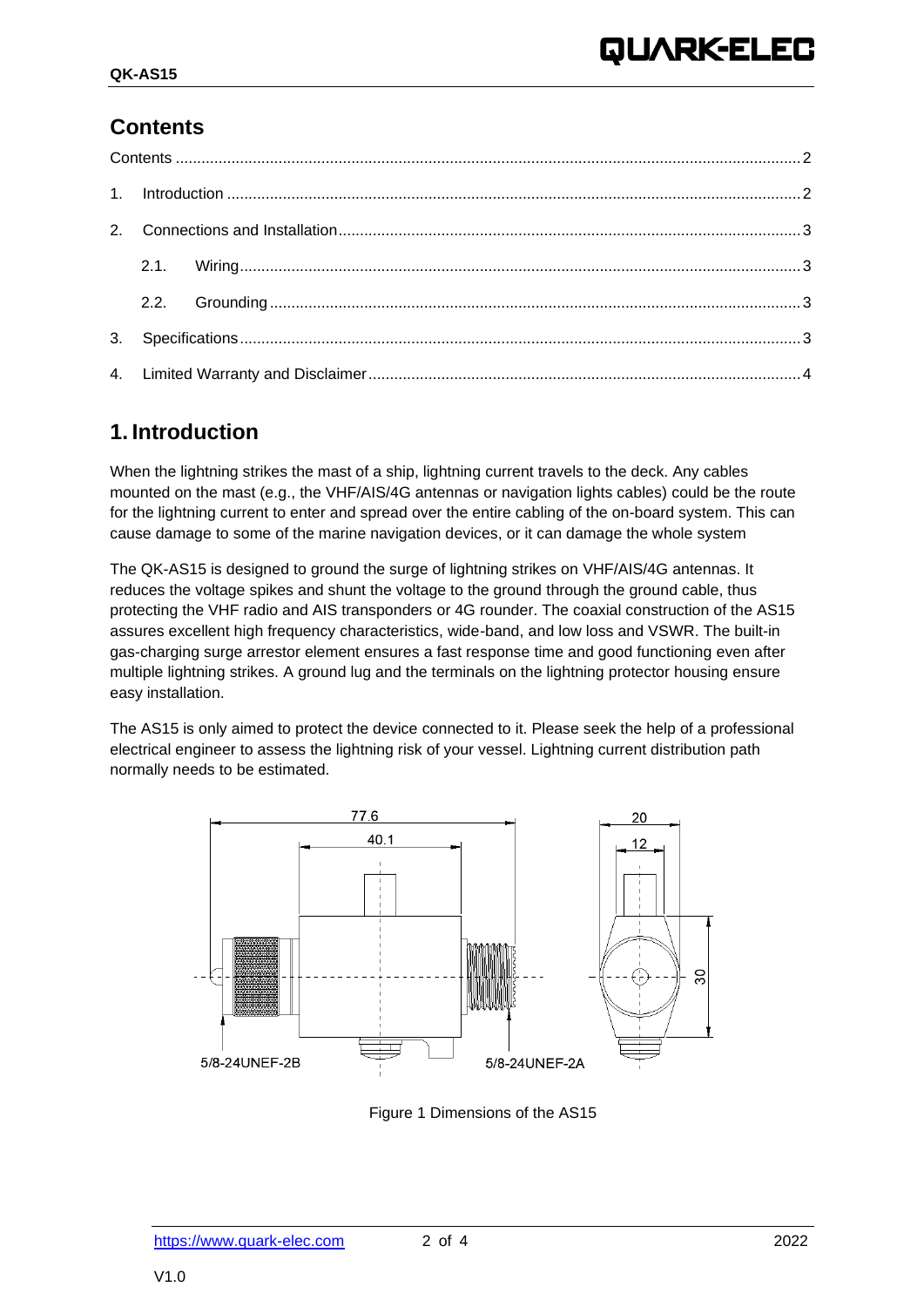### <span id="page-2-0"></span>**2. Connections and Installation**

Installing the AS15 is a simple with only a few steps process.

Both the antennas and the AS15 have impedance ratings, either 50 Ohms or 75 Ohms. The AS15 impedance rating must match that of the antenna for optimal results. Most marine VHF/AIS antennas have the impedance of 50 Ohms, but please check before installation.

#### <span id="page-2-1"></span>**2.1. Wiring**

- 1. The AS015 is suggested to be installed inside of the boat, in a dry and clean space, keeping it away from combustible material. Although it can be connected directly to the VHF radio / AIS receiver or WiFi router, we would suggest having a 2-foot coaxial cable between the RF device and the AS15. This would save the RF device in case of the over voltage/current of lightning would damage the AS15.
- 2. Connect one end of the AS15 to the 2-foot cable or to the RF device. Either end will work since the AS15 is bi-directional.
- 3. Connect the other end of the AS015 to the coaxial cable that connects to the antenna.

#### <span id="page-2-2"></span>**2.2. Grounding**

Grounding the AS15 is extremely important, otherwise it won't function as intended. If the external antenna is shocked by high voltage energy, this will help earth ground the energy.

Attach the ground wire to the grounding connector and use a set of pliers to crimp the wire on the connector firmly. The other end of the wire needs to be attached to a grounding point. When installing the wire, avoid creating any sharp bends. It is recommended to use a copper wire no smaller than 10 AWG (>2.5mm diameter) and keep this lightning escape wire as short as possible.

| <b>Item</b>                                   | Specification                      |
|-----------------------------------------------|------------------------------------|
| Frequency range                               | DC to 2500 MHz                     |
| Impedance                                     | 50 Ohm                             |
| <b>VSWR</b>                                   | < 1.1                              |
| Insert loss                                   | $< 0.2$ dB                         |
| Input power                                   | 400W                               |
| Voltage at discharge start                    | DC 350V ±20%                       |
| Discharge voltage of shock wave $(1x40)\mu S$ | 1000 V                             |
| Withstand current of shock wave (1x40)µ S     | 6000 A                             |
| Insulating resistance (DC 100V)               | $> 5,000M\Omega$                   |
| Connector                                     | SO239/SO239                        |
| Housing                                       | Brass, tri-metal plated            |
| Centre contact:                               | Brass / bronze, gold plated        |
| Temperature Range:                            | $-25^{\circ}$ C to 80 $^{\circ}$ C |

### <span id="page-2-3"></span>**3. Specifications**

### **For more information**

[https://www.quark-elec.com](https://www.quark-elec.com/) 3 of 4 2022